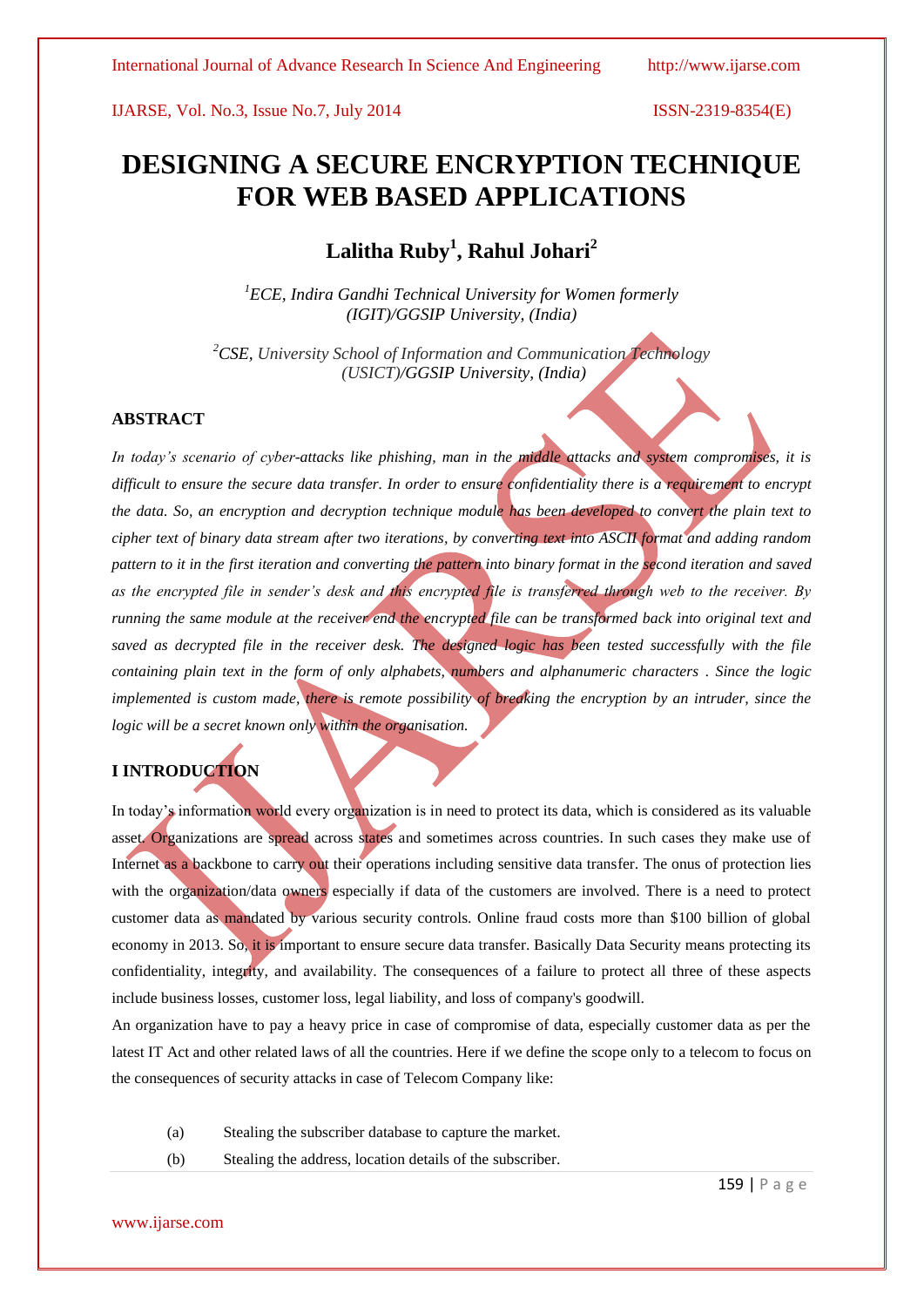- (c) CDR(Call Details Records) Pattern stealing by the competitors to plan for better marketing strategy
- (d) Stealing of reconciliation of CDR's and producing a false claim.
- (e) Stealing of postpaid billing data to trap the credit card details of customer
- (f) Stealing the location, call details of big shots to plan an evil attack

#### **1.1 Related Work**

In [1] authors bring out the nuances of encryption and decryption and discusses implementation of ASCII conversion as part of encryption process. In this paper a secret key is generated subsequent to ASCII conversion, by implementing logic of finding the mod of the ASCII value of the sequence of character, and subsequently generation of key which is converted to binary and back to ASCII. This logic although is logically strong encryption, however is not feasible to implement for conversion of larger files which are required to be taken as input and stored in encrypted format. The format of input files also are restricted in this type of conversion. However the encryption technique discussed is strong and stable.

In [2] authors have considered multimedia data stream as plain text to be transformed into cipher text and have proposed a new block cipher based on randomized key of size  $n \times n$  where n is the block size and the block undergoes n2 iterations with the plaintext. Every iteration generates the pseudo cipher text. The encryption process generates the ciphertext C with the help of the randomized key. The decryption apply the key in reverse order on the cipher text, to get back the plain text. This work deals with the problem of efficient multimedia data encryption.

In [3] A block cipher technique for security of data and computer networks is proposed. The technique can be used for text, binary and hexadecimal information. It can be placed in any one of the network layers. It is based on changing the system parameters, starting with the block length, including the number of processing rounds, the used permutation, substitution and arrangement boxes, and ending with a disturbance XOR sequence which is XORed with the final cipher-text block. This makes the system looks like a one-time pad system. These keys are indirectly generated from a text key string either inputted from the keyboard or read from a file. This happens in a delicate way using two input key numbers L1 and L2 which indicate the orders of the generated keys. The generated keys are used to make all the used parameters changeable from one block to another and from one 8-bit combination to the next. This is done using ElGamal discrete logarithm pseudo-random sequence generators in a special way. Compared with existing techniques, the proposed method offers good properties

#### **II PROPOSED WORK**

Methodology Adopted : The Entire process of Encryption and decryption has been accomplished in Java platform. First the already existing Caesar Cipher is tried to covert plain text to cipher text and a self encryption and decryption technique is developed to convert the same plain text to cipher text and the the transformed decrypted file from both the programs has been compared . The plain text used for transformation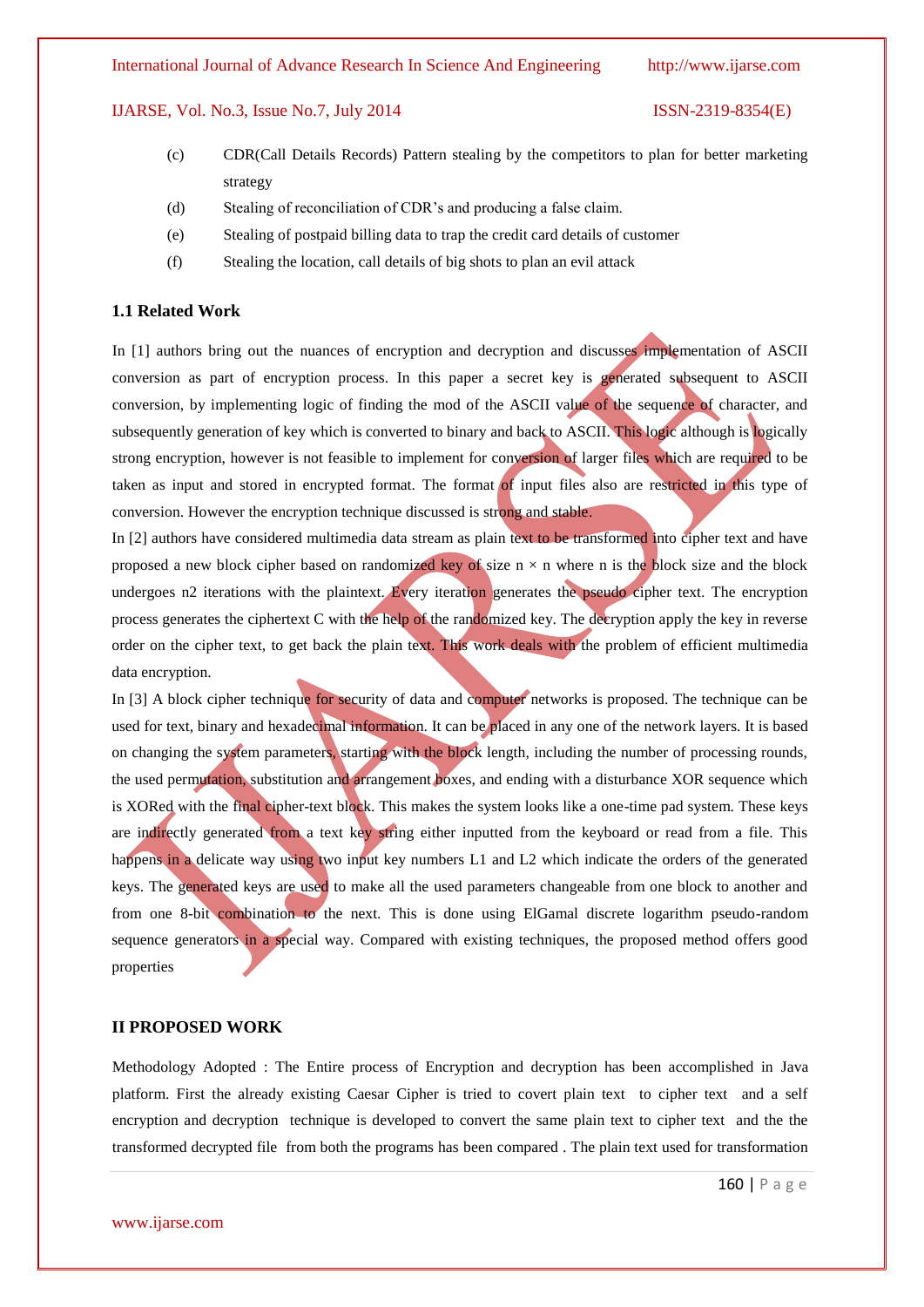to cipher text had alphanumeric text.

#### **2.1 Step I**

In the step 1 it was planned to Script a program to implement Caesar Cipher encryption technique which is a symmetric Algorithm Caesar Cipher, is one of the simplest and most widely known encryption techniques. It is a type of substitution cipher in which each letter in the plaintext is replaced by a letter some fixed number of positions down the alphabet. For example, with a left shift of 3, D would be replaced by A, E would become B, and so on. The method is named after Julius Caesar, who used it in his private correspondence.

#### **2.1.1 The process involved for step 1**

- 1. A program is developed to read the contents of the file.
- 2. Stored the contents of the file in an array.
- 3. Read the contents from the array.
- 4. Printed the same.
- 5. Applied the encryption technique: Caesar Cipher
- 6. Printed the original and encrypted contents of the file.
- 7. After applying the decryption technique the original script was reproduced but failed for the special characters.

Given below is the snapshot of the running program



#### **2.2 Step II**

In order to develop the self encryption and decryption technique, it was proposed to encrypt in the following manner:

- 1. The original contents of the file are stored in a String array.
- 2. The contents are read character by character.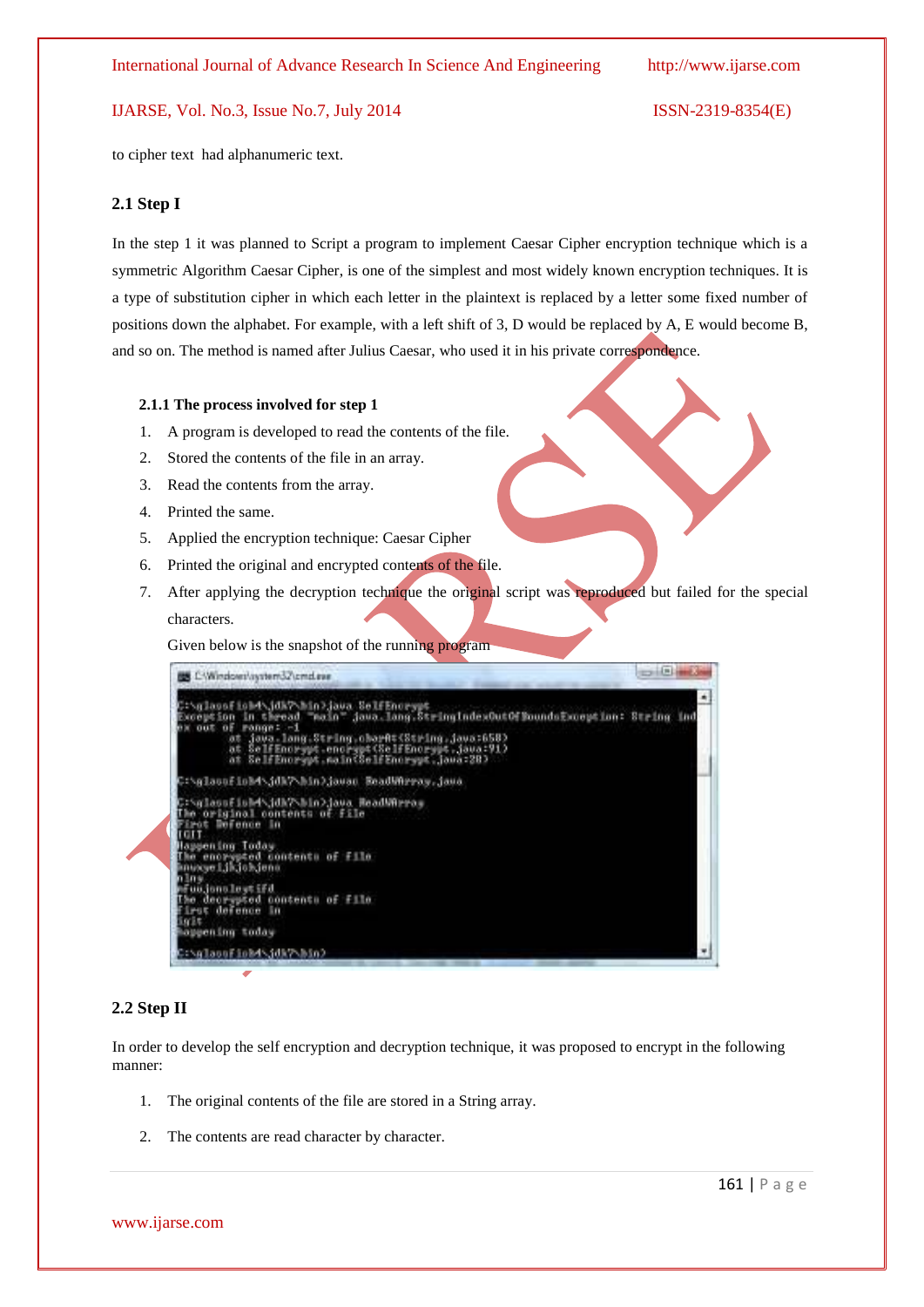- 3. Each and every character is replaced by its ASCII code.
- 4. A random pattern is added to the ASCII code.

### **2.2.1 Similarly the Decryption is done as per the following steps**

- 1. The random pattern is then subtracted from the integer number to get the ASCII code.
- 2. The ASCII code is replaced by the respective character and stored in a String array
- 3. Now the decrypted original contents are read and displayed.

We have the respective functions in Java that helps us to achieve the above proposed algorithm. Since this technique is not available publicly as Caesar Cipher. Definitely this is more secure than the Caesar Cipher technique.

Plain Text: Second Defence on 6/Apr/14 Pattern used:+3,-5,+3,-5

CipherText:869610210611395356310497104105102963510611327574268107117425247

Given below is the snapshot of the running program:

| C/Window//pystem32\cmd.eve                                                                                                                                  |
|-------------------------------------------------------------------------------------------------------------------------------------------------------------|
|                                                                                                                                                             |
| The decrepted Contents of the message!                                                                                                                      |
| irst Defence in Climagening IndayHells Cirls                                                                                                                |
| Cinglassfishd dk? hin) jaoar Solffmerget .jaoa                                                                                                              |
| Natasaftsh4\jdk?\hin>java_falffneyyet<br>The Original Contents of the message?                                                                              |
| Pirst Defence inIGIINappening Today.Second Defence on 6/Apr/14                                                                                              |
| The uncrypted Contents of the message)                                                                                                                      |
| 88117118119277196185961139418427188185766676797592115187184185188186186278718<br>61899212441869618218611395356318497184185182963518611327574268187117425247 |
| The decrypted Contents of the message?                                                                                                                      |
| Eirst Defence inlGIIHappening Inday.Second Defence on 6/Rpr/14                                                                                              |
| "Colared inhabitation in                                                                                                                                    |

# **Decryption Logic:-**

The random pattern is then subtracted from the integer number to get the ASCII code. The ASCII code is replaced by the respective character and stored in a String array. Now the decrypted original contents are read and displayed.

# **2.3 Step III**

The encryption of converting the ASCII text to binary text has been accomplished This will be the final encrypted message.

The binary text is then again decrypted back to ASCII .Then the further reversing of the applied logic is been done to get back the original message.